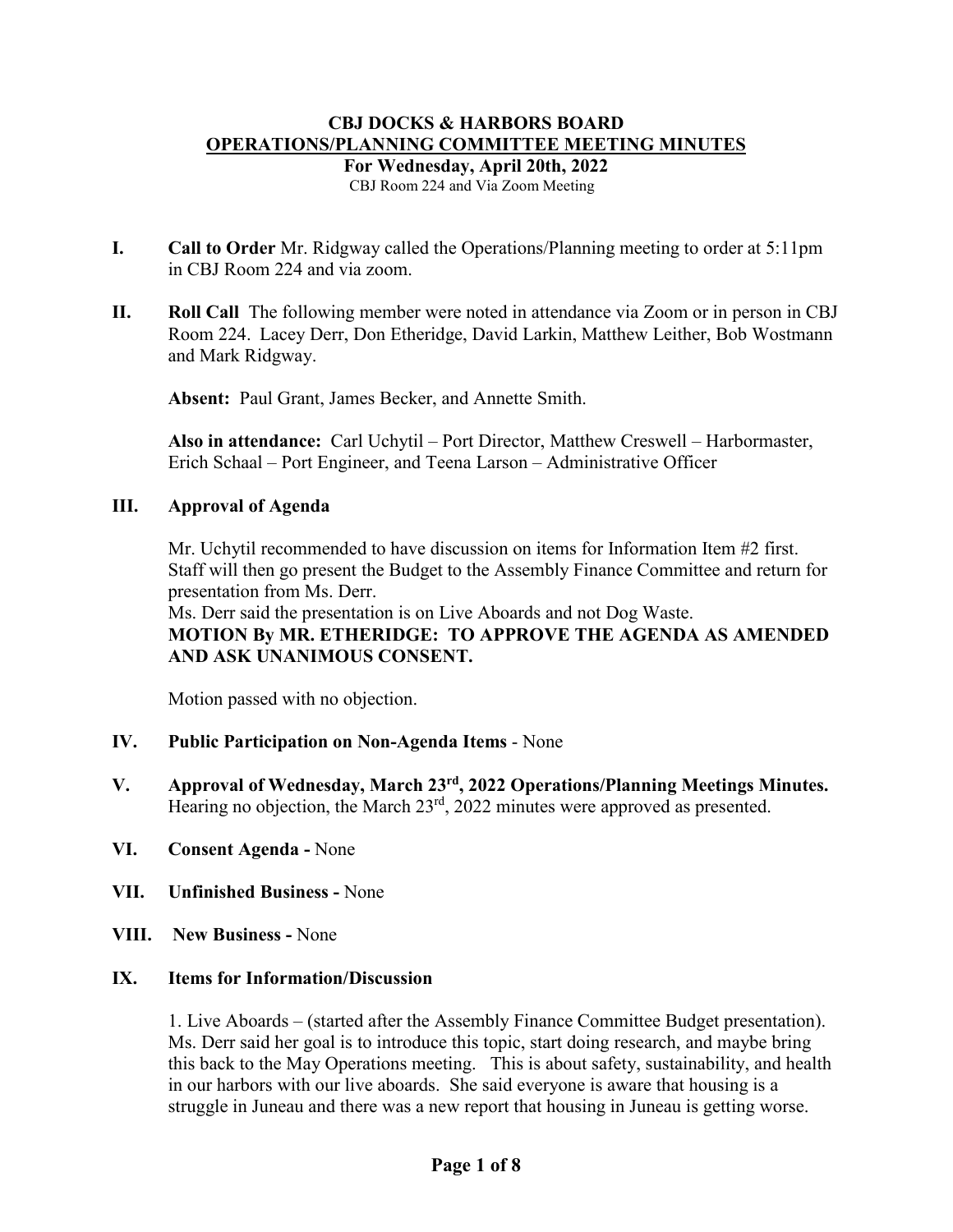Houses are being turned into Airbnb and permanent housing is a struggle. There are very few, if any, codes regulating live aboards. Even the forms for our live aboards are outdated. We should start addressing these issues to be proactive. She said she read through all the codes on our website and she only found two that talked about residential live aboards. She said she found one that pertained to marine sanitization requirements and the resident surcharge and those were the only two. In the packet are some of the forms used by our harbor, which one is a registration form. We should look at our live aboards as tenants and we are the landlord. She said she was a landlord for two years and her rental agreement was a lot longer than our agreement which is one page and no codes are referenced that the harbor agreement says you have to follow. She said she does not want to eliminate housing/live aboards because that is not sustainable, or equitable in anyway. The Board needs to come up with guidelines/regulations, things to support our live aboards in a healthy, safe, and sustainable manner. We currently have live aboards that do not have power to their vessels, marine sanitization system, and they do not have heat, water, and a way to make food. She has looked at other harbors and Seattle's Shilshole Marina she noticed has limits. An easy thing to start with is you need to own your boat to live on it, and we do not need Airbnb's or leased boats in our harbors. If you are living on a boat you need to own that boat. That will come with respect, safety responsibility, and insurance. Shilshole requires upwards of \$300,000 of liability insurance. We can also look at one domestic animal per vessel. The animals need space and we may run into people getting bit again. We should also look at the maximum amount of live aboards per harbor. She said she walked every float in our harbors and she is looking at maybe 10 percent in each harbor. When our summer visitors come it will probably increase to 12 to 15 percent. Ten percent would represent our permanent local live aboards. Transient should not be considered as live aboards, especially at Statter Harbor. We do not always have water at Statter and it is a necessity. She said she also considered having a live aboard association with a representative for each harbor. She has already spoke to quite a few people and she is looking forward to hearing from the Board members pros and cons. She believes there is 20% of our harbors live aboards so we should stop accepting live aboards and get that into sustainable levels. If we do not want to put limits on live aboards, they will keep growing. She said she has meeting set up to talk to different people and will bring that information back to the May meeting. Putting a limit on the live aboards could mean we need to come up with alternate revenue sources. If we do not put a limit on the live aboards we should be able to reach out to housing grant associations. There are harbor grants available if the harbors is going to be a residential facility we need to be able to support that.

#### Committee Discussion

Mr. Leither said he is disappointed this came up two hours before our meeting. He knows people that want to comment but he did not know this was on tonight's agenda. He asked Ms. Derr what her goal is. He does not believe when live aboards do not have water they are not healthy. They can get water from the harbor and they are not dying. You can make a case they could have better electricity, so then lets tackle that issue and not attacking one group. There are people that do not want to be able to cook food, they eat out and come back to their boat to go to bed. Talking about sustainability does not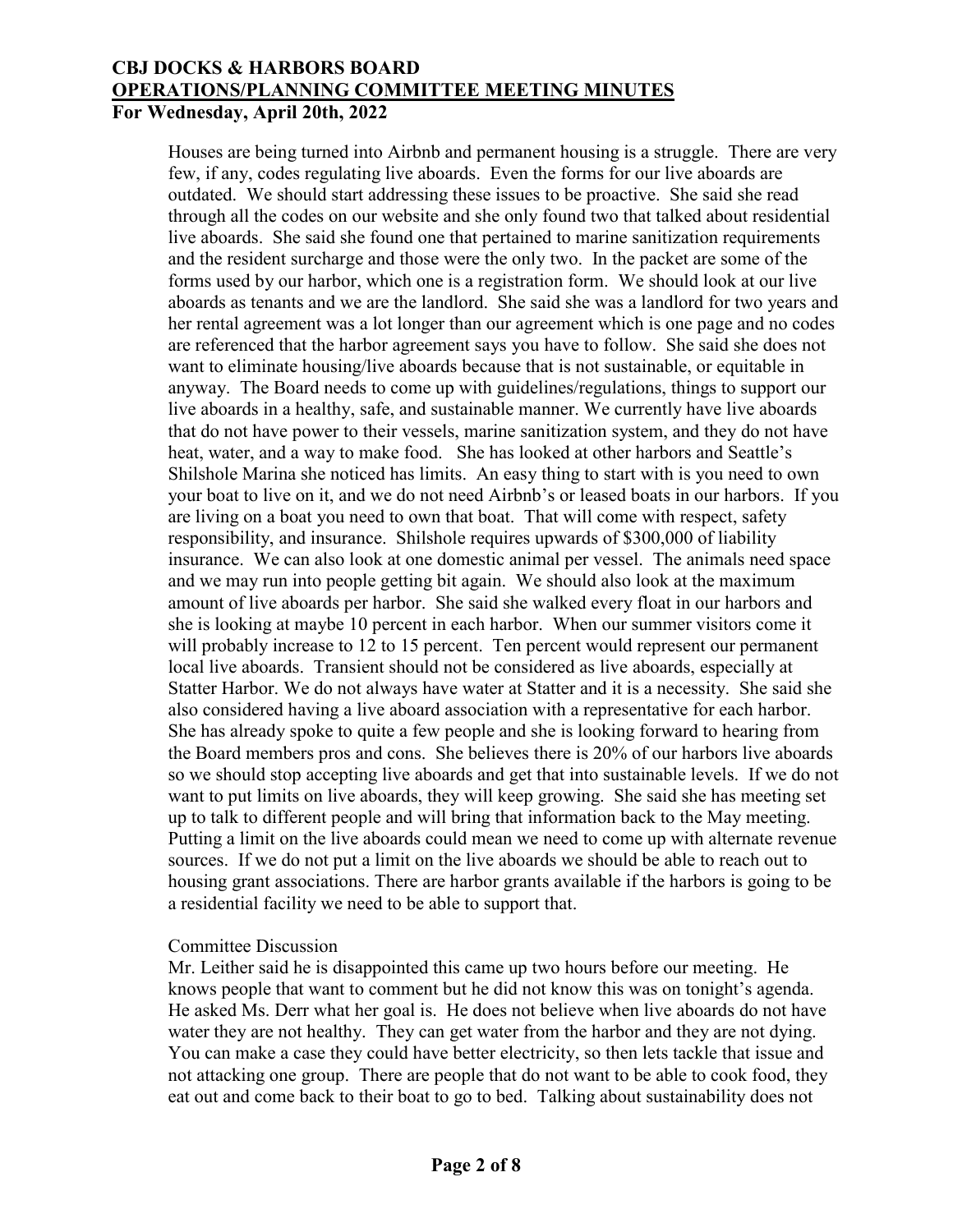make sense to him, they are all required to pump out and a boat uses less electricity than a house. He does not understand the 10%. He knows other places do that but he does not understand why. He said he knows a lot of live aboards in our harbors that are great contributors to our society. They are not bums and mooching off the system and this is hard for them. He said we may lose people with only allowing 10%. He said he believes this a sustainable and low cost housing issue and this is not something we should run away from. If we want to tackle this as a housing issue than let's do that but the solution is not limiting to 10% but try to come up with a good way to deal with housing and eliminating problems that come with that.

Mr. Ridgway encouraged Mr. Leither to work with Ms. Derr on this topic.

Mr. Etheridge said there are a lot of great patrons that are live aboards. There are also individuals that are not great and that is the problem we have. There are organizations in our community that are steering people living on the streets to move to the harbors. With that there will be more crime, more sunk vessels, and lot more issues.

Mr. Leither said he is not sure of a good answer for that but he does know the harbor is the last stop before homelessness. He does not like eyesores on the dock or more crime but if there is a way to do that surgically and get the bad actors off the dock that is a better way to approach this.

Mr. Wostmann commended Ms. Derr for the presentation. This is a problem that needs to be worked on. He said this is only going to get worse. We need to establish regulations and rules and put the guidelines out there. This is a great start and it will take a long time to finalize. We will need to have multiple discussions and public input meetings.

Mr. Larkin said this does need to be discussed. He agrees with Mr. Leither and he is familiar with the Shilshole Marina and it is a great marina. His concern is the hard number of 10 or 20 percent. He would need to see some engineering supporting that number. Just setting an arbitrary number is not something he agrees with. We should not try to limit the transient because that is a broad term. The other thing about Airbnb's on boats, which is a growing industry. We should look at that and get ahead of it and make an area for that. Saying it is not allowed to a growing area is not the way to go. We should look at this.

# **Mr. Larkin left the meeting.**

Mr. Leither asked if there are current Airbnb's in the harbors?

Mr. Creswell said we have a polity that we do not allow people to rent their boats out for an Airbnb. He has not had to deal with that for a long time. We have heard about it, but we do not know of any Airbnb's.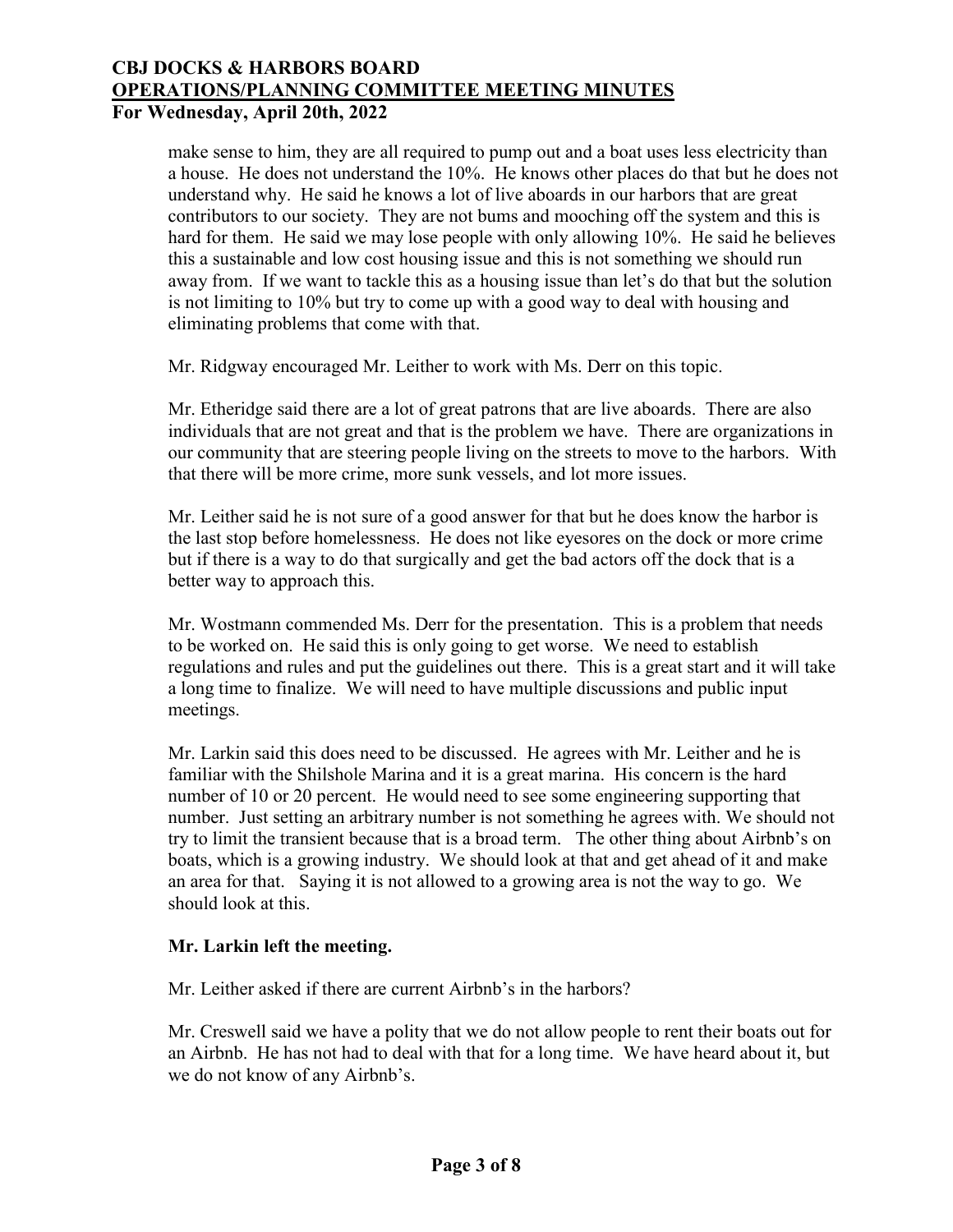Ms. Derr said looking at this the same as a house, if a house did not have electricity or running water it would be condemned. We do house a lot of people that have lack of resources and social functions and they will fall through the cracks. We want to support people in a healthy manner. She said she met one live aboard that refers to the dock his boat is tied to as his front yard and his boat is his home. If all the live aboard do not treat their boat and area they are tied up to the same, how do we address that?

Mr. Uchytil said there is code 85.10.030 that is policy and intent of harbors. He read it to the Committee. At no place does it say we have a charge for live aboards. This can be changed, but that is how the ordinance reads on the use of our harbors.

Mr. Ridgway said there are a lot of really good live aboards but then there are also bad actors. He said this is an economic decision.

Mr. Leither said a year ago, someone told him that the Assembly was telling people that the Harbors is a source of affordable housing. Is that really a code?

Mr. Uchytil said referencing the code, there could be some deference to live aboards.

Mr. Ridgway said he lived on a boat when he did not have any money so he understands. If we need to make this work for CBJ, he would like clarity. He would like to know from the Assembly if they want the harbors to offer low income housing.

Mr. Leither said he wants the Board to tell the Assembly what we want and not the other way around. The live aboards pay rates and we are looking at finances. If our Harbor Rate Study comes back and says the live aboards are paying what they should be, coming down on live aboards is not doing us any financial favors but hurting our finances.

Mr. Ridgway asked over the last six to eight years, has there been a correlation between less desirable live aboards and harbors having to dispose of their vessel?

Mr. Creswell said we have an excel spread sheet showing vessels that we had to dispose of over the last several years. He cannot remember exactly, but he believes it is 21 out of the 25 vessels disposed of are from live aboards. We pay approximately \$2,000 each to dispose of them. If he did a round up in the harbors and required a seaworthy test right now, we would see that number increase.

Mr. Etheridge said he lived in the harbors as a kid, and there were live aboards at the time, but not many. He lived with his whole family but it was mainly fisherman. A lot has changed over the years and it is a cheaper lifestyle so we end up with an increase in crime from the drug dealers. We have several drug dealers the Coast Guard moved out. There are a lot of great families that lived in the harbors, but we need to figure out how we can clean this up. With the homeless being sent to the harbors to live, his concern is ending up with more undesirables.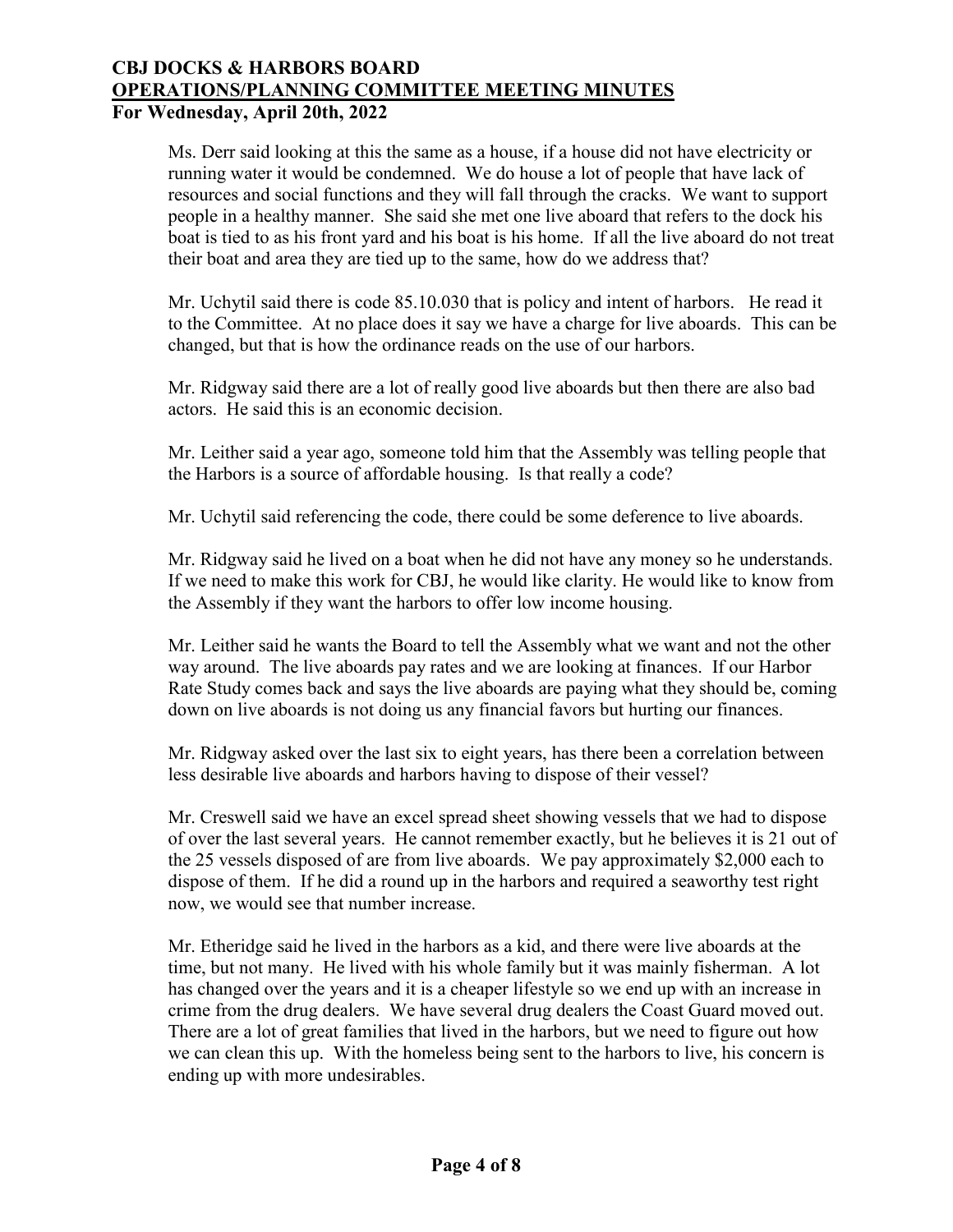Ms. Derr said she does not live on a boat and does not have the experience that people have that live on a boat. She said she is coming at this from an outsider's perspective. She would like to hear the insider's perspective. She would like suggestions and comments funneled through her so she can create a matrix and bring it back to the next meeting. She is just looking for the best way to move forward on this topic. If we are going to be a residential facility we should get the support.

Mr. Ridgway recommended Chair Etheridge establish a sub-committee for this topic.

Mr. Leither said he encourages to look at the actual problem. What are we actually trying to fix and work on fixing that? He said he was in Aurora last week and there are a lot of ugly looking vessels and they are not all live aboards.

Ms. Derr said she heard a recommendation to move all the live aboards on one finger, but that is not feasible to do. It would make it all easier for snow removal and water, but that will not work.

Mr. Uchytil said there is an opportunity in the North end of Aurora. There could be all the needed amenities in that one area for live aboards. Statter Harbor is a transient harbor and we have many live aboards in that harbor. Because of transient facility, they are required to move every 10 days and that is a management nightmare getting the live aboards to move every 10 days. Staff is making a huge effort to make that happen. That is another policy decision to allow live aboards in a transient harbor.

Mr. Ridgway said he agrees to determine the problem and work on the problem. He has heard overtime that there has been a higher rate of live aboard boats disposed of than non-live aboards.

Mr. Leither said we call Statter Harbor a transient harbor but there are boats that set there all week and do not move and that is not only the live aboards. Again, you are making this a live aboard issue but it really is not. If you want to make this a transient harbor and only be able to be there for 10 days than enforce that and not make this a live aboard issue. The live aboards in Statter are moving every 10 days but they do not leave the harbor, they just move to a different slip. The second thing to bring up is there are a few bad actors, is there a way to be more proactive to remove the bad actors legally?

Mr. Creswell said we works closely with JPD and closely with our nighttime security officer. We know people do bad things in the harbors. We do not have anything to kick someone out of the harbor for being a bad actor. This is a large puzzle with a lot of pieces and he does not have the authority to throw someone out of the harbor for being a bad actor.

Mr. Etheridge said Docks & Harbors has talked to CBJ Law. If they are living in the harbor it is even harder to get them out of the harbor. We are not allowed to do a lot of things.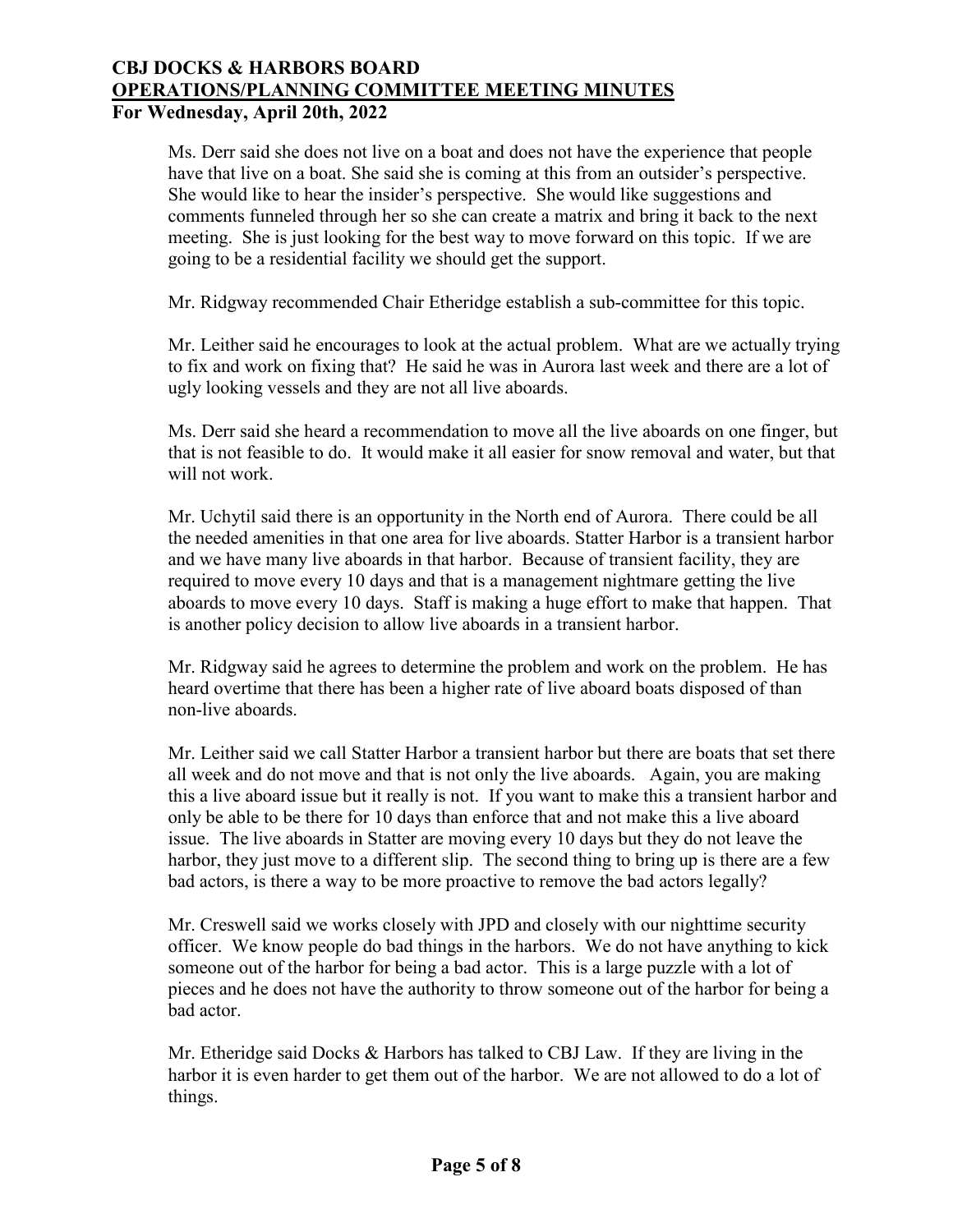Mr. Ridgway asked if it is in code Statter Harbor is a transient harbor.

Mr. Uchytil said it is not in code.

Mr. Etheridge said when we took over the harbor from DOT, there was a set amount of slips that had to be transient. Since then that number has changed to what we want.

Mr. Uchytil said we could change this.

Mr. Ridgway asked, given the code Mr. Uchytil read earlier, if we do an uptick of vessel inspections, generally that code indicates what the condition of the vessel should be in, could that be dialed up? And if so, how would you do that?

Mr. Creswell said currently every vessel is required to do a sea trial three times annually. When he just goes and picks a vessel he gets resistance and asked why others do not have to do a sea trial. The patron acts like they are getting picked on. It is a struggle to do that.

Mr. Ridgway recommended to come up with a screening tool that will help him do his job in regards to vessel move requirements. If you see vessels not meeting the screening criteria, they are the vessels to work on.

Mr. Wostmann support setting up a working group on this topic. Figure out what the problems are that need to be resolved, what are the benefits with a vibrant live aboard community and what are the community needs that would be impacted by our decision regarding the live aboard community. He said when he first came to town he was a live aboard and he is sympatric to building rules and a format to developing a vibrant live aboard community.

Public Comment - None

#### 2. Board Meeting Start times

Mr. Uchytil said this discussion was encouraged by the Assembly and the Mayor asking Docks & Harbors if the times that we meet is appropriate and does it cause a barrier to public participation in our processes. When he first became Port Director, there were four meetings a month, Operations, CIP, Finance, and the Regular Board and they were held at 7:00pm in the Assembly Chambers. In the last ten years we changed the by-laws and now we have an Operations/Planning Committee, which is a Committee of the Whole, and a Finance Committee. The Chair has established a Finance Sub-Committee with seven of the nine members; however, Sub-Committees have to be reinstated every year because they expire at the end of each fiscal year. The start times went from 7:00pm to 5:00pm. We have previously held Special committee meetings at noon. He said Docks & Harbors staff will follow whatever the Board would like to do. All CBJ departments have different meeting start times. He said same two who attended the 7:00 pm meeting were the same when it was changed to 5:00 pm.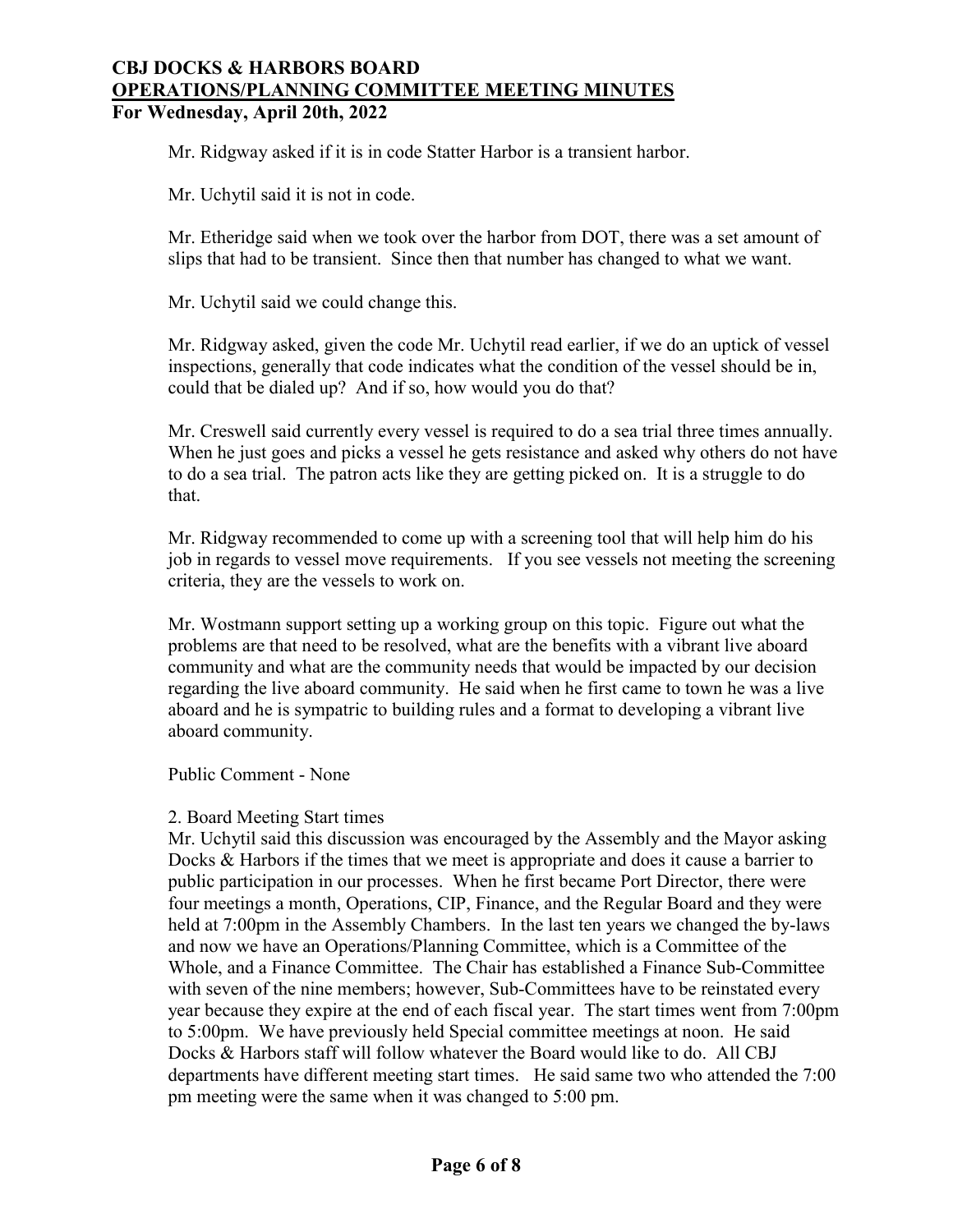Ms. Larson showed the CBJ calendar which showed several CBJ organizations holding meetings at different times throughout the day and evening.

Committee Discussion -

Mr. Etheridge said we always had the same three people showing up to the meetings unless there was something specific that brought people in. Only two people have complained about the start time.

Mr. Leither asked if the Assembly is asking us to reconsider a change in meeting time as a blanket statement or do they want us to change our times.

Mr. Uchytil said he is unsure of why our Liaison brought it up.

Ms. Derr commented that when she was interviewed for the Board, she was asked if she would be able to participate. She said since she has been on this Board, there has been amazing participation. Moving the time to an earlier time, would that affect Board member participation? She suggested if the time does change, maybe have a 5:30 pm start time.

Mr. Ridgway said he would like to make a decision from information from the public. He would consider a 5:30 pm start time but only if there is a reason why. He said having a start time of 5:00 or 5:30 works great for him but a 7:00 pm start time is late for him. He suggested to leave things the same but also seek input from the public and Board members. Maybe send out a poll asking, "is 5:00 pm start time inconvenient." We have three meetings a month and they start at 5:00 pm.

Mr. Leither liked asking the public what time to have our meetings start but to leave it open by just asking what time someone would like to have meetings. He does not think there are a lot of people who care what time our meetings are.

Mr. Etheridge said the comments he heard from the two people complained was that 5:00 pm does not work for them because they do not get home in time to participate in the meetings. He commented that another way we could run the meetings would be to start our meetings at 5:00 pm and hold our public hearing time at 5:30 pm.

Mr. Ridgway wanted this brought back to the Operation meeting with additional information.

Mr. Creswell asked if the Board is asking this be put on Facebook, he would need to be specific. He suggested to create a poll with potential times the meetings could change to. There will be more participation with a poll.

Ms. Derr said she would be happy to help come up with some language for the poll.